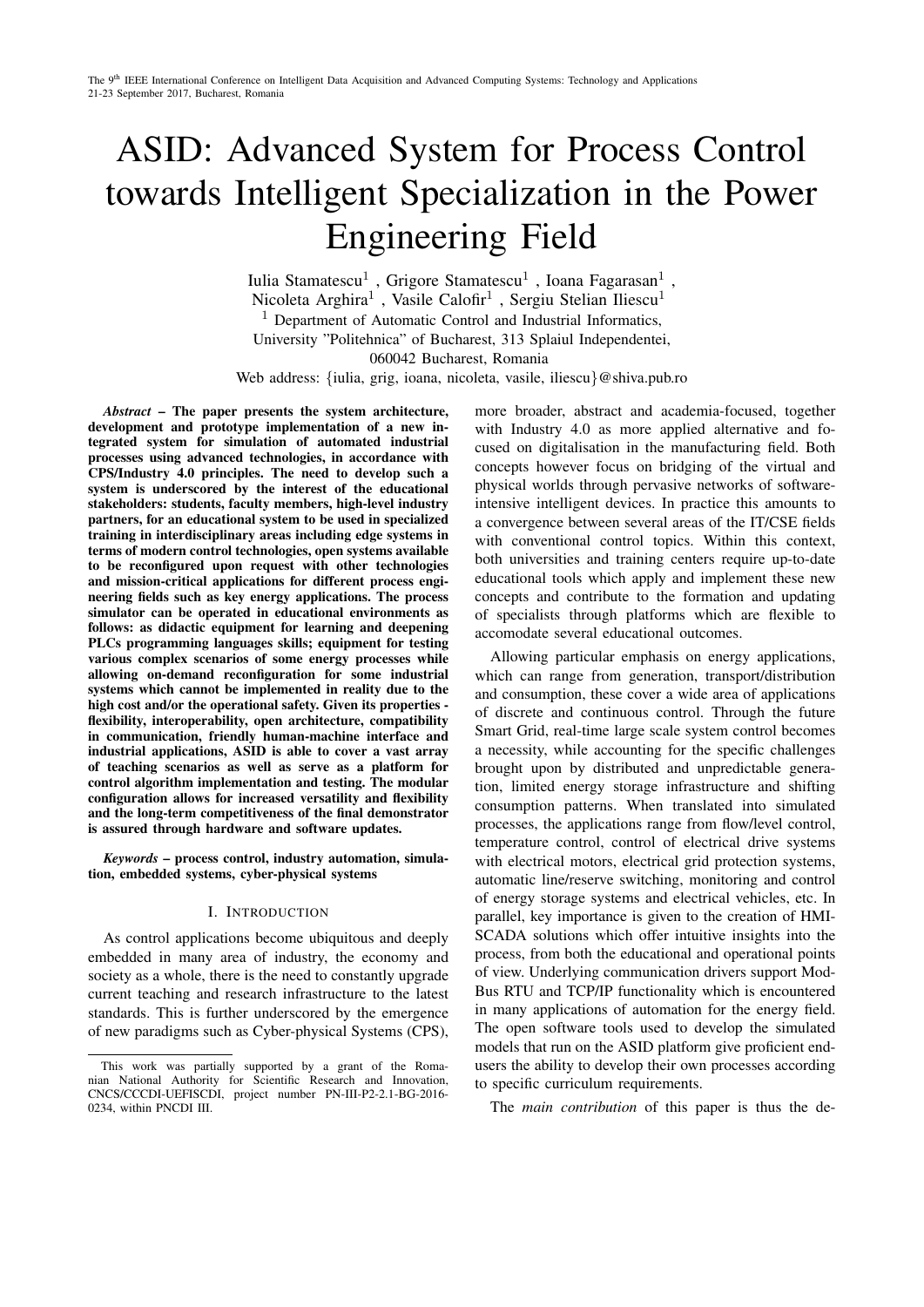sign, implementation and prototype realisation of a nextgeneration, touch-enabled, industrial process simulator for technical education and training, with special focus on application in the energy field. The salient features of the proposed demonstrator system are listed below:

- large 15.6" color touch display for an immersive and intuitive education experience;
- robust and scalable Industry 4.0 compliant hardware architecture;
- complete software package for discrete automation applications in various industries and in increasing complexity;
- 4mm signal connectors for universal industrystandard analog and digital signal interfacing to control devices such as PLC, DCS, RTU and others;
- rugged, safe and tamper-proof enclosure for demanding training scenarios.

The rest of the paper is structured as follows. Section 2 presents related work, both of other researchers and within our own group, concerned with building advanced platforms for control engineering education. Section 3 discusses the ASID hardware and software architecture, while emphasizing the particular design choices. We provide the detailed description of two reference applications in Section 4, along with insights into implementing continuous plant models into the simulator. Section 5 concludes the work with main conclusions and outlook on the further development of the system.

## II. RELATED WORK

Enabling simulation-based control engineering training through computer-based environments and embedded systems has been a concern of many academic groups. These mostly address dangerous, complex systems such as chemical processes in oil and gas facilities, which allow for experimentation in a contained environment within the classroom or through remote access. The authors of (1) discuss the development of a Windows-based simulation environment with over twenty case studies. The main topics approached relate to classiscal control loop design, including PID, cascade and feedforward control, as well as SCADA concepts and communication via OPC standard middleware. The application is run locally without interfacing to dedicated control hardware.

Another relevant category for our application is that of embedded simulators for hardware-in-the-loop testing of control strategies. Several have been described for both control prototyping of complex systems and for educational purposes. One example is the work of (2) where a 3D animated HiL simulator tool is presented for non-real-time dynamic system modeling. The project can be connected to real hardware and provide support for graduate-level courses. (3) presents an embedded industrial application for PVD coating of materials which is controlled by means of a PC acting as both controller and HMI. The authors argue the benefits that such preliminary simulation approach brings in subsequent deployment time of the real system. A more complex simulation system is presented in (4), where the authors aim at multivariable adaptive control for a drum-type boiler turbine system. The LabVIEW environment is preferred for joint modeling and HMI deployment while the OPC server provides integration to external controllers.

The current system builds upon considerable experience with building industrial process simulators. In (5) and (6) the design of a microprocessor-based simulator with several process diagrams is described. The student could operate the system through push buttons and potentiometers on the panel in accordance to a static process layout (P&ID type) while viewing the output on ledbased indicators. The system is currently in use for several years and has been proven as an essential tool for control engineering courses. The need for a thoroughly revised system under new teaching and research paradigms has been identified given the limited flexibility, versatility and communication options of the initial device.

Related work also concerns developments of system architectures for Internet of Things (IoT) based monitoring and control of energy storage in (7). The concept and implementation of SCADA integrated laboratories is discussed (8). Several other applications relevant for modeling and control of complex power systems are introduced in (9). These are relevant to the extent to which the new ASID platform can incorporate and integrate the experience for improved educational outcomes. The focus is on power engineering applications of various aspects of automation.

## III. SYSTEM ARCHITECTURE

The main design goal has been to build a robust, easy to use, open system which can be operated reliably in a classroom, laboratory or other training facility. Beyond pre-defined simulated processes, the intention was to enable the more advanced end-users to build on top of it, new models and HMI screens for niche control engineering applications.

Hardware-wise, the process simulator follows a modular architecture which enables multiple configuration options as well as easy replacement and upgrading of parts. The components that provide the integrated functionality to the ASID platform are subsequently described:

- Embedded Industrial PC: robust embedded system with up-to-date hardware configuration including multi-core processor, solid state drive, good graphical processing capabilities, multiple connectivity options: Ethernet, WiFi, RS485, RS232, RFID;
- Touch panel: 12-15" capacitive high-resolution touch display enabling HMI-like process visualization and operation;
- DAQ: two data acquisition modules are integrated with the embedded PC via ModBus RTU fieldbus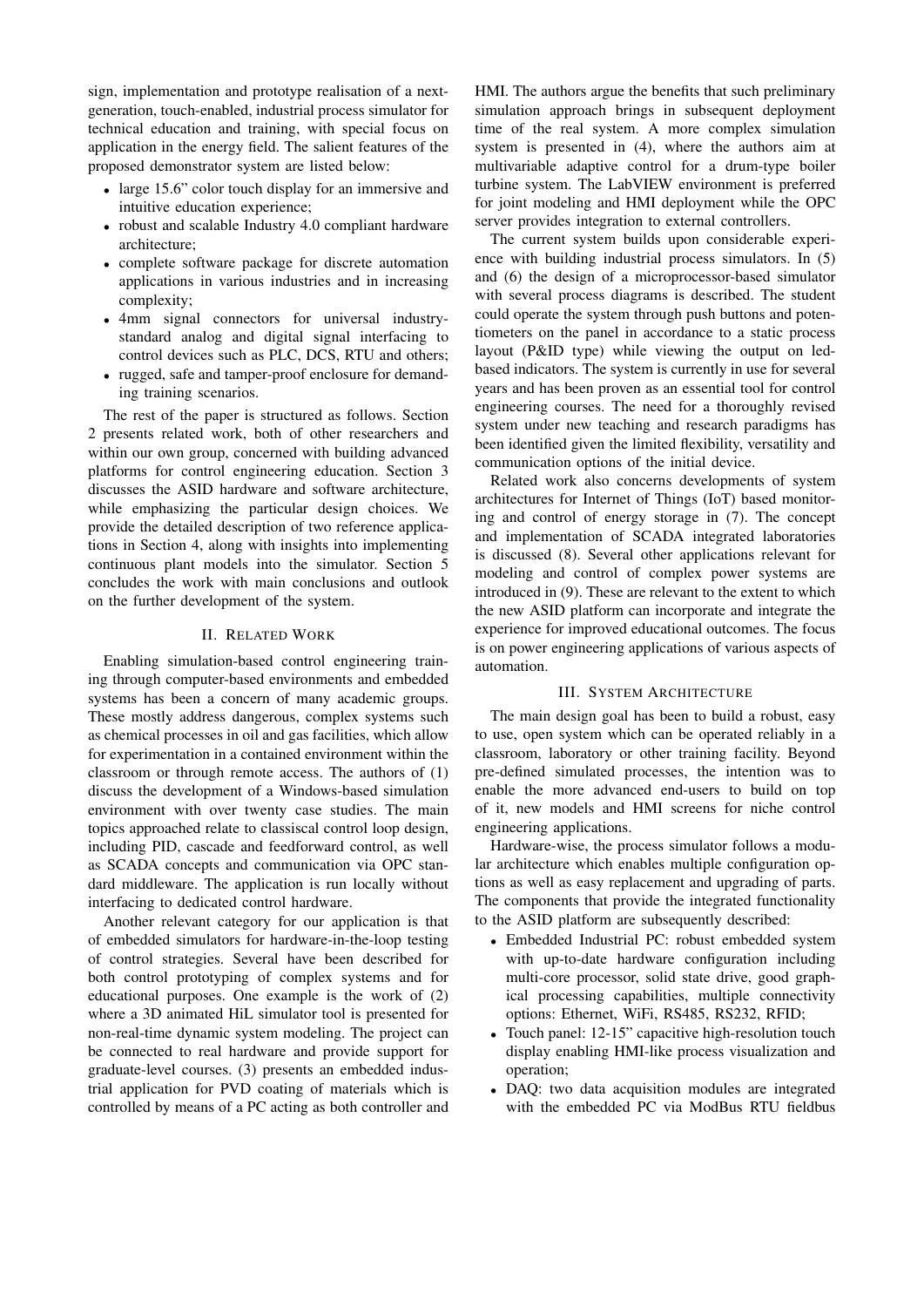

Figure 1: ASID Process Control Simulator

system; the functionality of the two modules is split between the digital inputs and outputs and the analog inputs and outputs;

• Control hardware: this component is external to the ASID system and can be implemented as any type of control hardware (PLC, DCS, RTU), general or realtime computing platform; the control hardware is connected to the process simulator by means of 24V DIO signals and 0-10V voltage or 4-20mA current AIO signals.

The system block diagram along with the picture of the early prototype are showcased in Figure 1.

With regard to the software architecture, a non-real time Windows 8.1 embedded operating system is used. The embedded version has been chosen due to the fact that it allows building a customized bare OS image, to be easily deployed on multiple hardware units. This optimizes resource usage and allows for better performance and stability of the models. Also the essential components and drivers needed are included while limiting the effect of unwanted external threats to the system. Process models, including graphical user interfaces, are implemented as stand-alone applications using a main menu selector application to switch among them. The development of the backend communication, logic and processing tasks is done in C#, leveraging the .NET 4.5 framework. The GUI/HMI of the individual applications has been developed using Microsoft Expression Blend under Visual Studio 2015.

#### IV. EXAMPLE APPLICATIONS

In this section, we present two applications in increasing order of complexity: sequential command of an electrical motor and control of a three tank system.

The first implemented application (Fig. 2) depicts the delta-star connector of a three-phase asynchronous motor.



Figure 2: Delta-star connection of a three-phase asynchronous motor

In order to avoid high starting currents, a three-phase asynchronous motor must be started in star configuration and automatically switched to delta configuration after some time. The functional description of the application is presented below. When the button  $S_1$  is pressed, the motor starts in star configuration: contacts  $Q_1$  and  $Q_4$ must be turned on. After about 10 seconds, the circuit must be reconfigured to provide delta motor connection to the mains: contact  $Q_1$  remains turned on, contact  $Q_4$  must be turned off and contact  $Q_3$  must be turned on. Motor status (on/off) is shown by the lamp  $H_1$ . Regardless of circuit configuration, the motor should stop when button  $S_0$  is pressed (all contacts off). A protection relay ( $F_2$ ) - simulated by pressing  $S_2$  button) must disconnect the motor in case of overload.

The second described application (Fig. 3) consists of the control of three liquid tanks  $(R_1, R_2 \text{ and } R_3)$ connected in series, a typical control topic encounter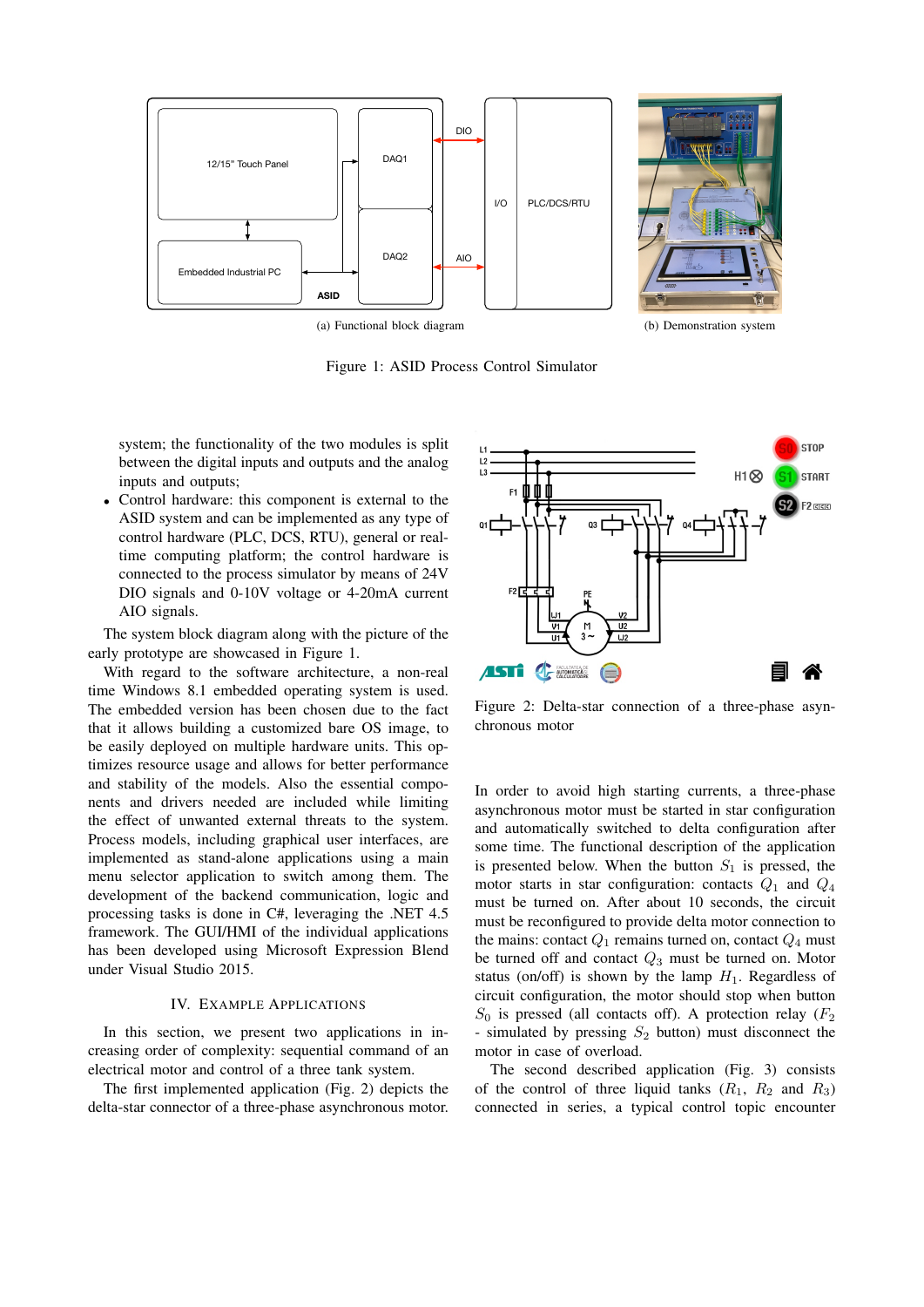

Figure 3: Three tank system: Model

in many teaching scenarios at the undergraduate and graduate level. Industrial processes of the application can be identified with the following: a three cell reactors that require the level control in one or two tanks or/and a light water level control in compartments of a PHWR nuclear reactor. The system configuration with a series of valves that can be controlled manually or automatically allows both command and control applications of a linear process as well as application for detection and diagnosis of defects in industrial installations.

In the proposed application the three tanks are connected in series via a pipe system with section  $S_n$  each tank having a constant section A. The pumped liquid is collected in a reservoir that feeds the pump  $P_1$  and  $P_2$ . If the maximum amount of liquid in tanks  $h_{max}$  is reached, in any of the three tanks, the feeding pumps in operation will be closed automatically.

The tank system depicted in Figure 3 is a nonlinear process characterised by the following parameters and variables:

- 1) runoff coefficient  $a_i$  [dimensionless];
- 2) liquid level  $h_i$ ,  $i = 1, 2, 3$ , [m];
- 3) feeding rates  $Q_i$ ,  $i = 1, 2, 3$   $[m^3/sec]$ ;
- 4) liquid flows through the three tank pipies  $Q_{ij}$ ,  $i = 1, 2, 3; j = 2, 3$  and 0 for the collecting tank,  $(i, j) = [(1, 3); (3, 2); (2, 0)] [m<sup>3</sup>/sec];$
- 5) cylindrical tank sections  $A_i$   $[m^2]$ ;
- 6) pipe section  $S_n$   $[m^2]$ ;

The equation of balance for each tank refers to equality between the volume of liquid accumulated in unit time and the difference between the inlet and the exhaust fluid flow from the tank. Tanking into consideration the equation of balance for each tank and the definition of debits for each passing section of the tank  $Q_{13}, Q_{32}$  and  $Q_{20}$  which can be determined using Bernoulli's law, we can model the system the using state equation:

$$
\frac{dx}{dt} = Ax + Bu \tag{1}
$$

$$
y = Cx + Du \tag{2}
$$

where the  $x$  variable is the state variable,  $u$  represent the command variable and  $y$  the output of the system.

$$
x = \begin{bmatrix} h_1 & h_2 & h_3 \end{bmatrix}^T \tag{3}
$$

$$
u = [Q_1 \ Q_2]^T \tag{4}
$$

$$
y = [h_1 \quad h_2]^T \tag{5}
$$

This representation of the process is a third order nonlinear model, so we proceed further to obtain the linear model. The equilibrium point (EP) of the nonlinear model of the average flow for the input flows is set. We proceed to the linearisation of the system around this point using the following relations:

$$
\frac{dx}{dt} = f(x, u) \tag{6}
$$

where

$$
x = \Delta x + x_0 \tag{7}
$$

$$
u = \Delta u + u_0 \tag{8}
$$

then

$$
\frac{dx}{dt} = \frac{d\Delta x}{dt} = \frac{\delta f}{\delta x}\Big|_{EP} \cdot \Delta x + \frac{\delta f}{\delta u}\Big|_{EP} \cdot \Delta u \qquad (9)
$$

The linear model is valid for small variation of input/output variable around the equilibrium point.

$$
\frac{dh_1}{dt} = \frac{1}{A} \left( -\frac{a_1 S_n \sqrt{2g}}{2\sqrt{(h_{10} - h_{30})}} h_1 + \frac{a_1 S_n \sqrt{2g}}{2\sqrt{(h_{10} - h_{30})}} h_3 + Q_1 \right)
$$
(10)

$$
\frac{dh_2}{dt} = \frac{S_n \sqrt{2g}}{A} \left( \frac{a_3}{2\sqrt{(h_{30} - h_{20})}} h_3 - \left( \frac{a_3}{2\sqrt{(h_{30} - h_{20})}} + \frac{a_2}{2\sqrt{h_{20}}} \right) h_2 \right)
$$
(11)

$$
\frac{dh_3}{dt} = \frac{S_n \sqrt{2g}}{A} \left( \frac{a_1}{2\sqrt{(h_{10} - h_{30})}} h_1 - \left( \frac{a_1}{2\sqrt{(h_{10} - h_{30})}} + \frac{a_2}{2\sqrt{h_{30} - h_{20}}} \right) h_3 \quad (12) + \frac{a_2}{2\sqrt{h_{30} - h_{20}}} h_2 \right)
$$

Using the ASID platform the three tanks connected in cascade can be implemented for a sequential control scheme for loading/unloading (Fig. 4). In the following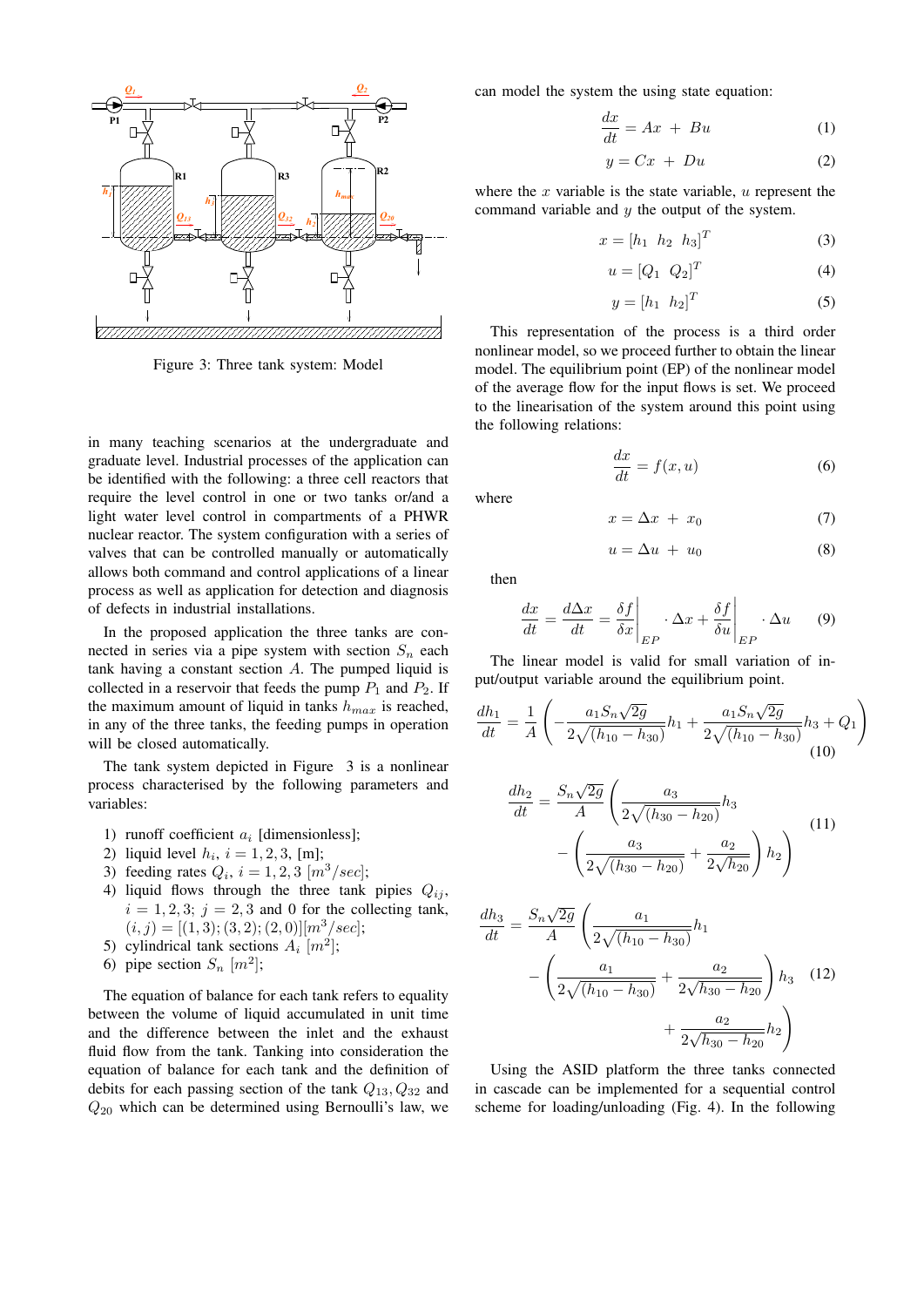

Figure 4: Three tank system: GUI

paragraphs a functional description of the process and its implementation will be depicted.

The functional description of the sequential control scheme for loading/unloading of the three tanks is described next. If a tank is completely empty, it takes 1.6 seconds for the lower level sensor to trigger the filling process and another 23 seconds for the upper level sensor to trigger the emptying of the tank. For the emptying process the exhaust flow is identical the inlet flow of the liquid in the tank. The tanks are field in the same order as they are emptied. When the system is started the reservoirs can be filled in any order, or partially filled. The level sensors  $(B_1 \text{ to } B_6)$  are designed to indicate if a tank is full or empty. The liquid is discharged from a tank as long as the buttons  $S_2$ ,  $S_3$  or  $S_4$  (Table ??) are pressed and the liquid outlet valve is open. Emptying can be done simultaneously. The tank is filled automatically in the order of their emptying. However only a tank can be filled completely before the next tank to be filled. Emptying a tank is not possible as long as the tank is filled e.g. loading valve is open. If the system is turned off by pressing button  $S_0$  (OFF) or due to disruptions supply charging the process will be automatically stopped. The system will be continued automatically by pressing the  $S_1$  (ON). If the tank system is functioning the  $H_1$  lamp is on. A permanent light of the lamps  $H_2$ ,  $H_3$  and  $H_4$ indicates that the tank is not empty. During charging, the light will flashes with 0.5 Hz.

The process is controlled using a programable logic controller (PLC). Using a computer with PLC programming software a application which controls the installation according to the requirements described in the above is implemented.

Once the program is implemented and loaded into the PLC, the user can watch (on the computer) its execution, and he can test the interaction between the PLC and the simulated installation. The simulated installation receives

control signals from the PLC and then generates status signals for the PLC (the signals may be digital or analog). The process evolution may be examined by watching the visual changes. A zone used as control panel allows direct interaction of the operator with the simulated plant.

The ASID platform gives the possibility to control the simulated plant with any programable logic controller existing on the market. All inputs and outputs have been designed in compliance with industry standards, namely 24V for digital signals and 0-10 V for analog. The showcased application is controlled using a Siemens PLC (e.g. S7-1200). For Simatic series the STEP 7 - TIA Portal programming environment is needed (TIA stands for "Totally Integrated Automation"). PLC programming can be done using one of several languages complying international standards. The main languages available in STEP 7 - TIA Portal are: Ladder diagram (LAD), Function Block Diagram (FBD), Statement List (STL) and Structured Text (SCL). The S7-1200 series PLCs included with the demonstrator system can be programmed only using LAD or FBD.

The application will allow a complete configuration for the tank system. The users can configure parameters like the cross section and the height for each tank, the cross section for each evacuation pipe or the maxim flow rates for pumps. The system will work in two modes, automatic and manual. In manual mode the user can change, from the user interface, provided through the capacitive touch panel, the flow rate of pumps and the cross section of connection pipes. In automatic mode the tank system is controlled with a programmable logic control (PLC) by using the input/output industrial ports.

An error module is included, that can be used for studding detection and diagnosis methods. With this the instructor can simulate a partial or total defect of pumps or level sensors. In addition the structure of that system

| Variable name  | Significance of the variables                 |
|----------------|-----------------------------------------------|
| $S_0$          | System off                                    |
| $S_1$          | System on                                     |
| $S_2$          | Tank 1 emptying                               |
| $S_3$          | Tank 2 emptying                               |
| $S_4$          | Tank 3 emptying                               |
| $B_1$          | Upper sensor tank 1                           |
| B <sub>2</sub> | Upper sensor tank 2                           |
| $B_3$          | Upper sensor tank 3                           |
| $B_4$          | Lower sensor tank 1                           |
| $B_5$          | Lower sensor tank 2                           |
| $B_6$          | Lower sensor tank 3                           |
| $Y_1$          | Opening valve for filling tank 1              |
| $Y_2$          | Opening valve for filling tank 2              |
| $Y_3$          | Opening valve for filling tank 3              |
| $Y_4$          | Opening valve for emptying tank 1             |
| $Y_5$          | Opening valve for emptying tank 2             |
| $Y_6$          | Opening valve for emptying tank 3             |
| $H_1$          | Lamp which indicates that system in on        |
| $H_2$          | Lamp which indicates that tank 1 is not empty |
| $H_3$          | Lamp which indicates that tank 2 is not empty |
| $H_4$          | Lamp which indicates that tank 3 is not empty |